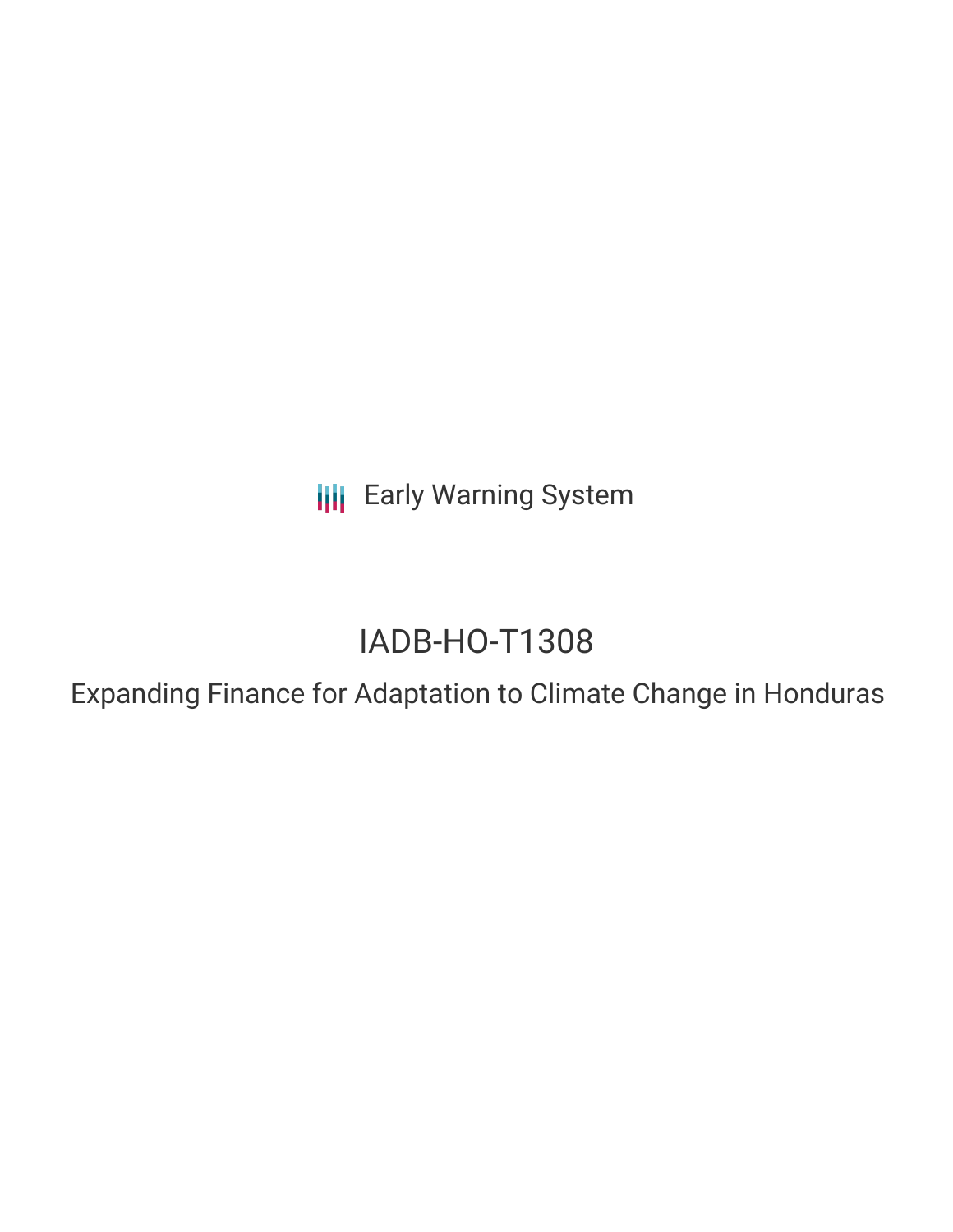

### **Quick Facts**

| <b>Countries</b>               | Honduras                                        |
|--------------------------------|-------------------------------------------------|
| <b>Financial Institutions</b>  | Inter-American Development Bank (IADB)          |
| <b>Status</b>                  | Approved                                        |
| <b>Bank Risk Rating</b>        | U                                               |
| <b>Voting Date</b>             | 2018-02-07                                      |
| <b>Sectors</b>                 | Agriculture and Forestry, Technical Cooperation |
| <b>Investment Type(s)</b>      | Grant                                           |
| <b>Investment Amount (USD)</b> | $$0.35$ million                                 |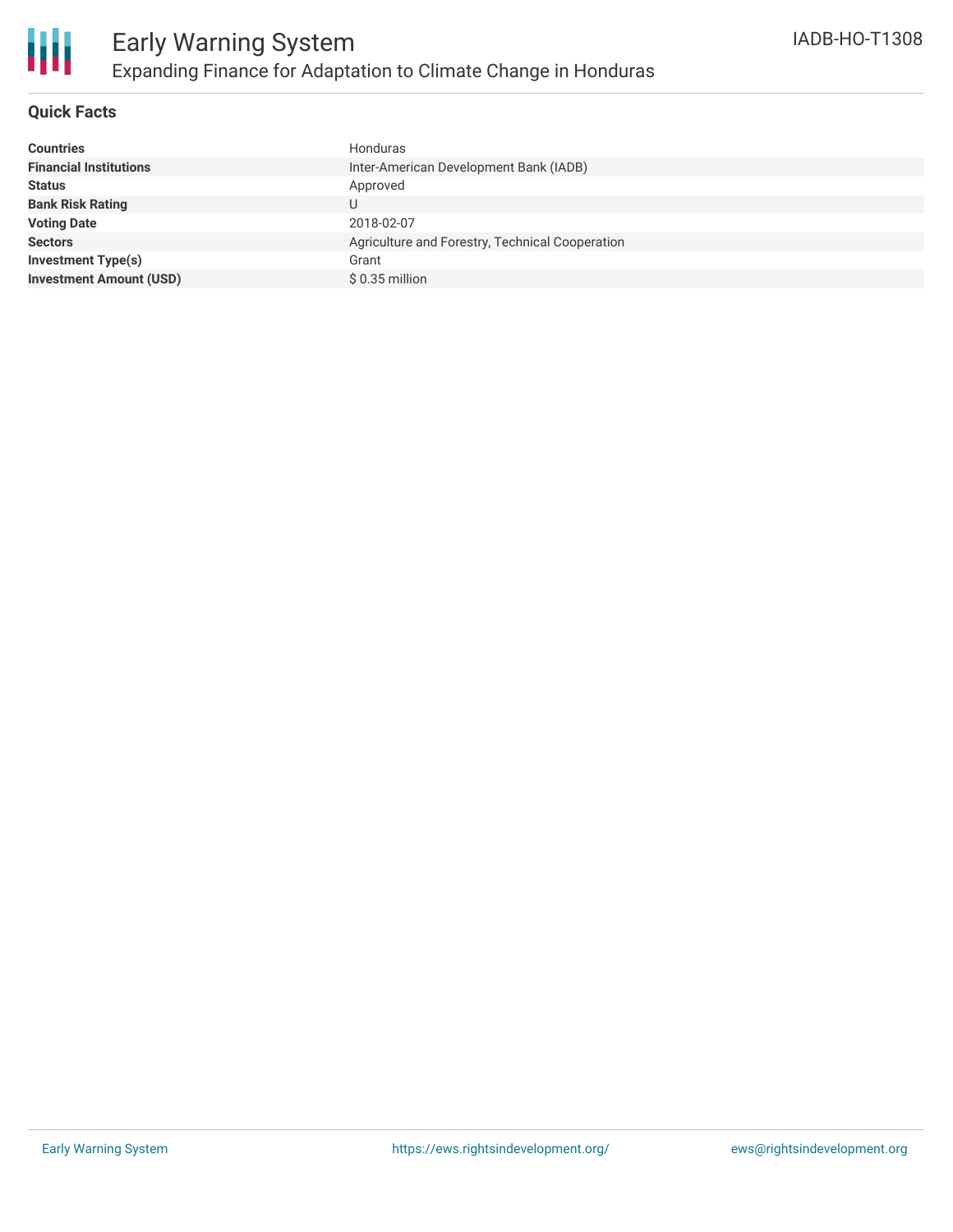

### **Project Description**

From the IDB: "The objective of this project is to provide financing to small farmers so that they can implement climate smart agricultural technologies in their farms."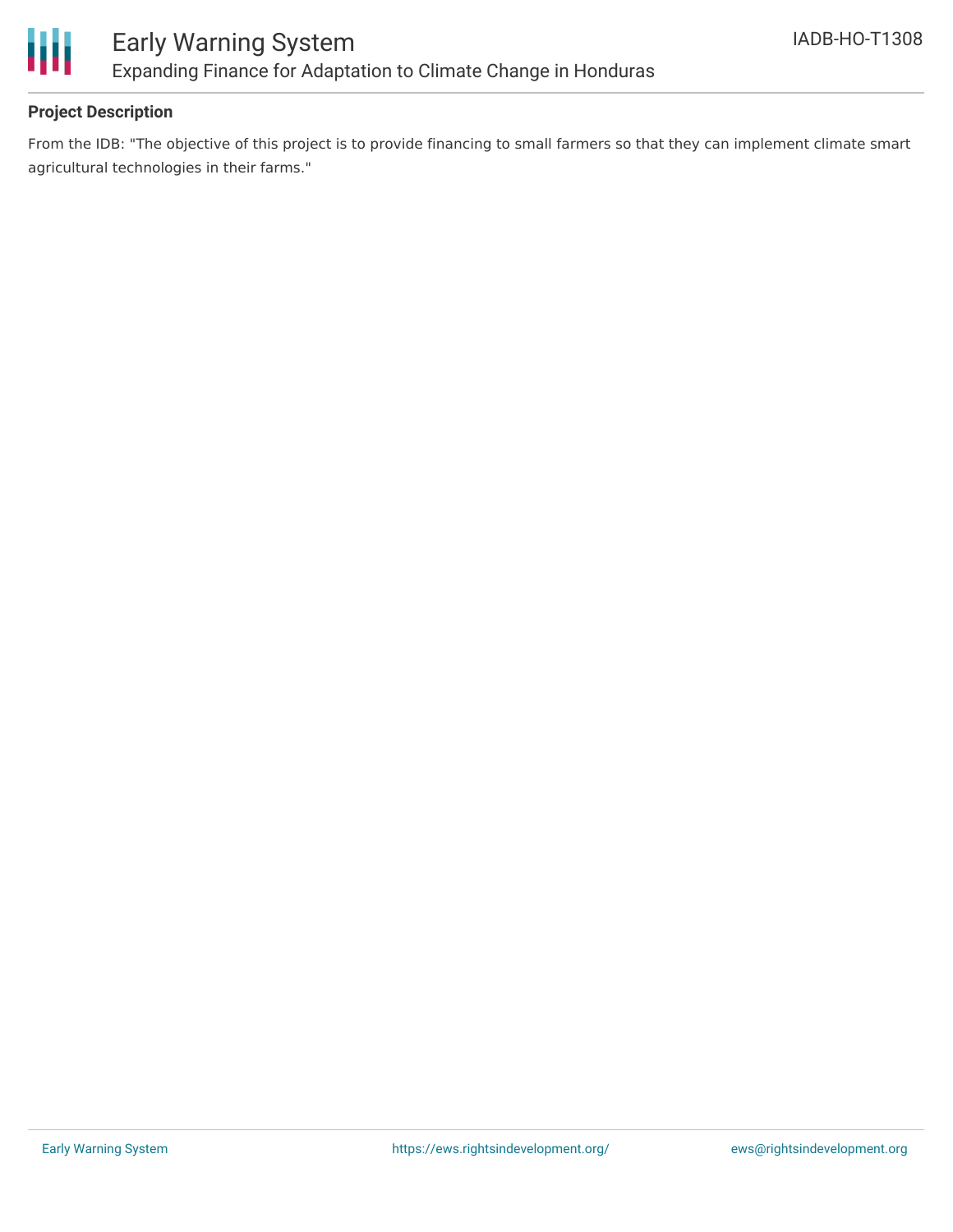

# Early Warning System Expanding Finance for Adaptation to Climate Change in Honduras

### **Investment Description**

• Inter-American Development Bank (IADB)